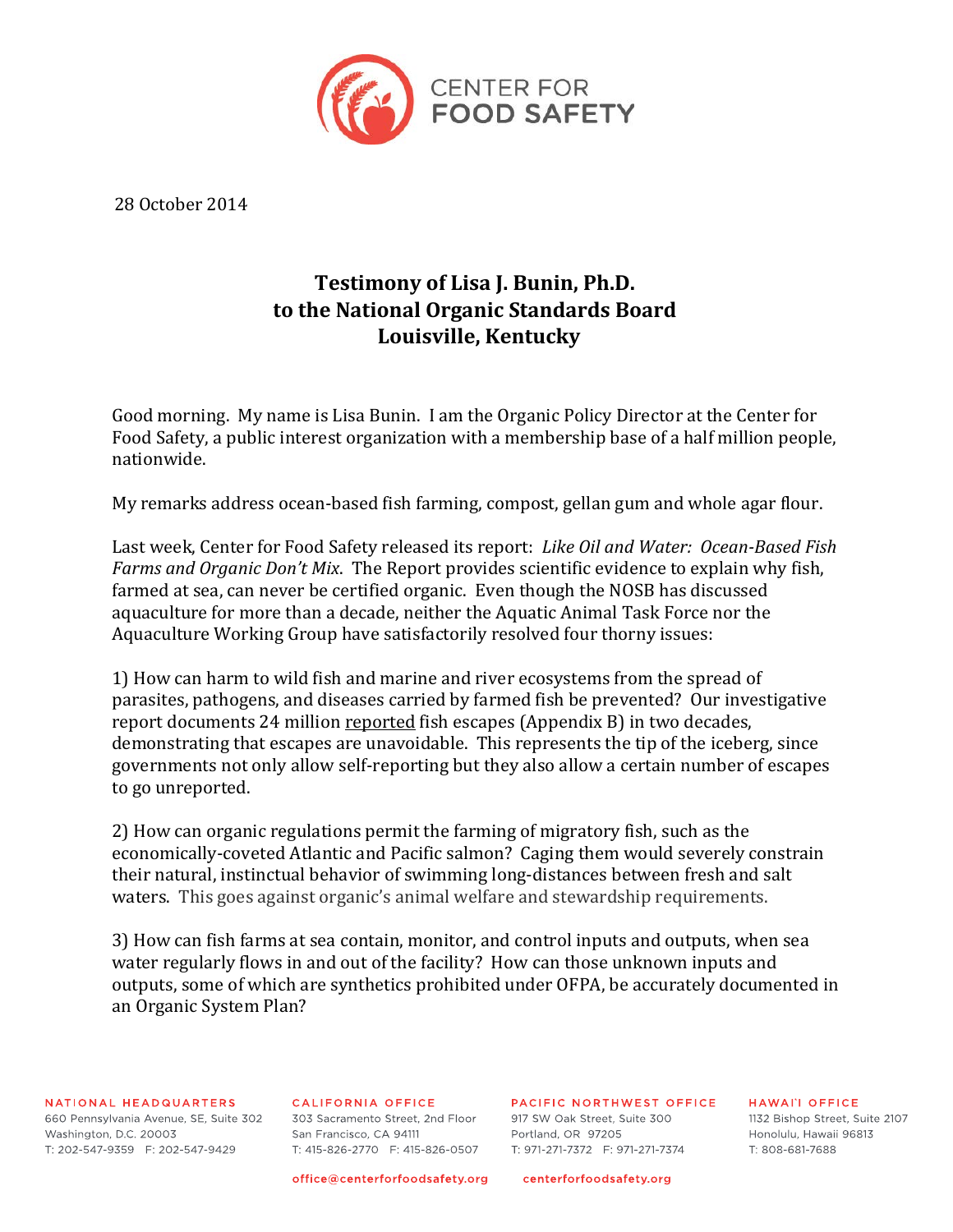4) How can feed, consisting of wild caught fish or their by-products, be considered part of an organic practice when all other organic animals are required to be fed a 100% organic diet?

When the Aquatic Animal Task Force warned in  $2001<sup>1</sup>$  $2001<sup>1</sup>$  $2001<sup>1</sup>$  that some of these issues may not be resolvable and that they contravened OFPA, the aquaculture industry successfully lobbied to halt the development of regulations.[2](#page-1-1) They warned that to do otherwise would cast serious doubt on the potential of some major species — most notably salmon — to be certified organic.

The assumption seemed to be that if regulations were delayed, tough questions about the viability of organic aquaculture would somehow vanish. In a way, they did. Four years later, in 2005, the AWG released a report with the thorny issues mentioned, but their importance minimized in the recommendations it made to the NOP for organic standards development.

CFS has reviewed documents produced by the NOSB and its workgroups. Nowhere, have we seen either group scientifically evaluate the impacts of ocean-based aquaculture against the principles and standards of organic production. These groups also have failed to objectively assess the technological feasibility of resolving outstanding problems known to be associated with ocean-based fish farming.

CFS's Report demonstrates the *impossibility* of rectifying them in a way that would allow ocean-based fish farms to qualify as certified organic. Farming fish at sea can never meet the high bar of integrity that is integral to all organic systems of production. CFS urges the NOP and NOSB to advise the Secretary of Agriculture to withdraw plans to allow oceanbased fish farming in the organic aquaculture regulations.

<span id="page-1-0"></span><sup>1</sup> Aquatic Animal Task Force. (2001) "Recommendation on Operations that Produce Aquatic Animals," 30 May. i<br>I

<span id="page-1-1"></span><sup>2</sup> In the May 2005 Aquaculture Working Group report it states that "…since the final recommendation of the NOSB Aquatic Animal Task Force (2001) departed significantly from the ad-hoc NOSB Aquaculture Working Group majority recommendations, the industry requested that the NOP not proceed further towards the establishment of organic standards for aquaculture at this time. To do otherwise would have placed some major species of potential organic certification, most notably (salmon, trout, catfish, shrimp, striped bass, sturgeon, and shellfish) into doubt." National Organic Aquaculture Work Group (NOAWG). (2005) "Proposed national organic standards for farmed aquatic animals and plants (aquaculture) with supporting documentation and information", USDA White Paper. George Lockwood, Richard Nelson, and Gary Jenson (eds.). P. 3.